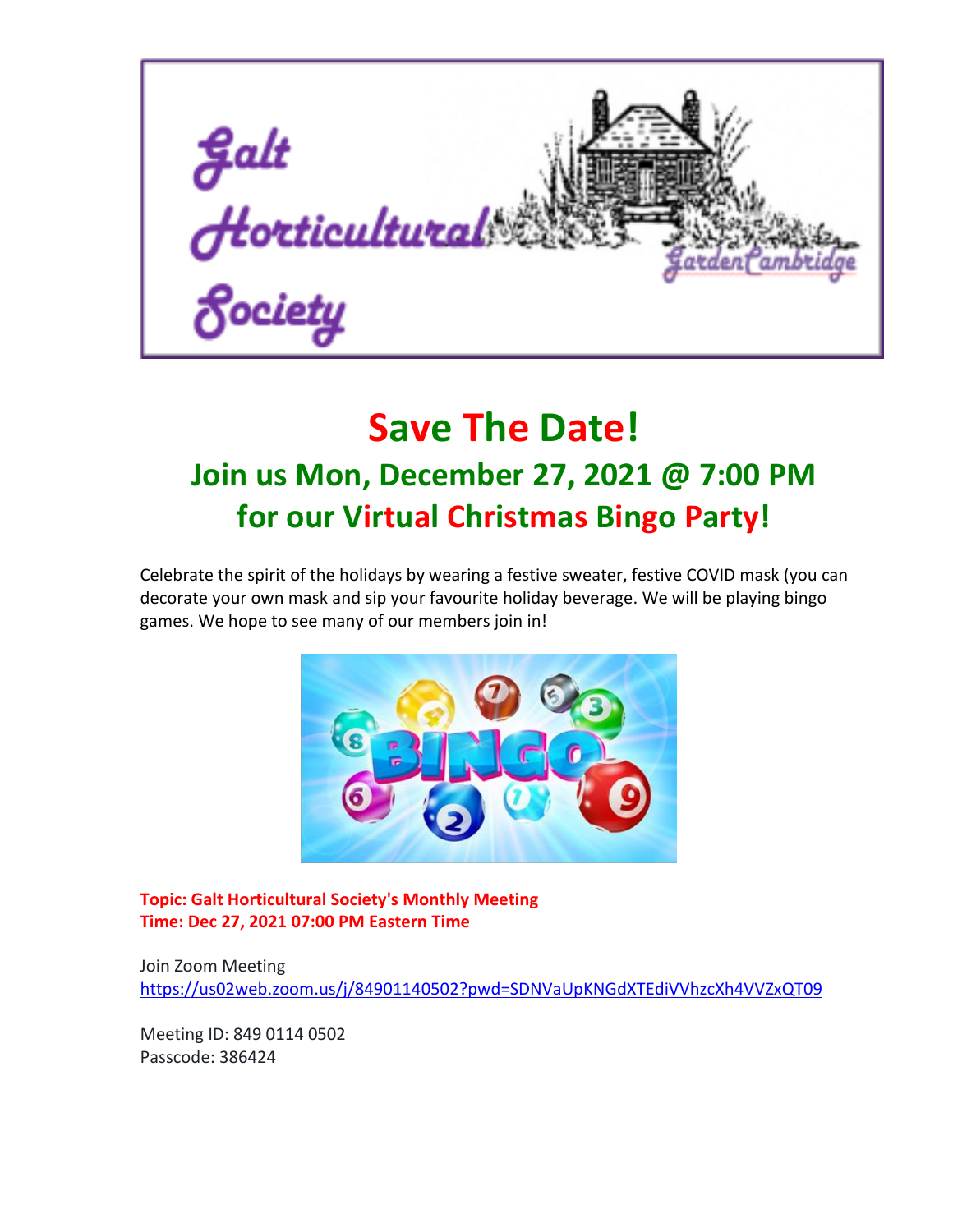## **Save Another Date!**

### **Join us on Jan 23, 2021 to hear Paul Zammit speak at our Virtual GHS Dream Garden Conference!**



More details to follow in the new year. **Don't forget to renew your membership to ensure you receive the Zoom link so you can join in.**

### **And The Winner Is…GHS Nov Photo Contest!**

Congratulations to **Laureen Cuddington** as the winner of our November Photo Contest! Laureen submitted photo #12- Reflections.



Thanks to all of our members who participated in our November contest.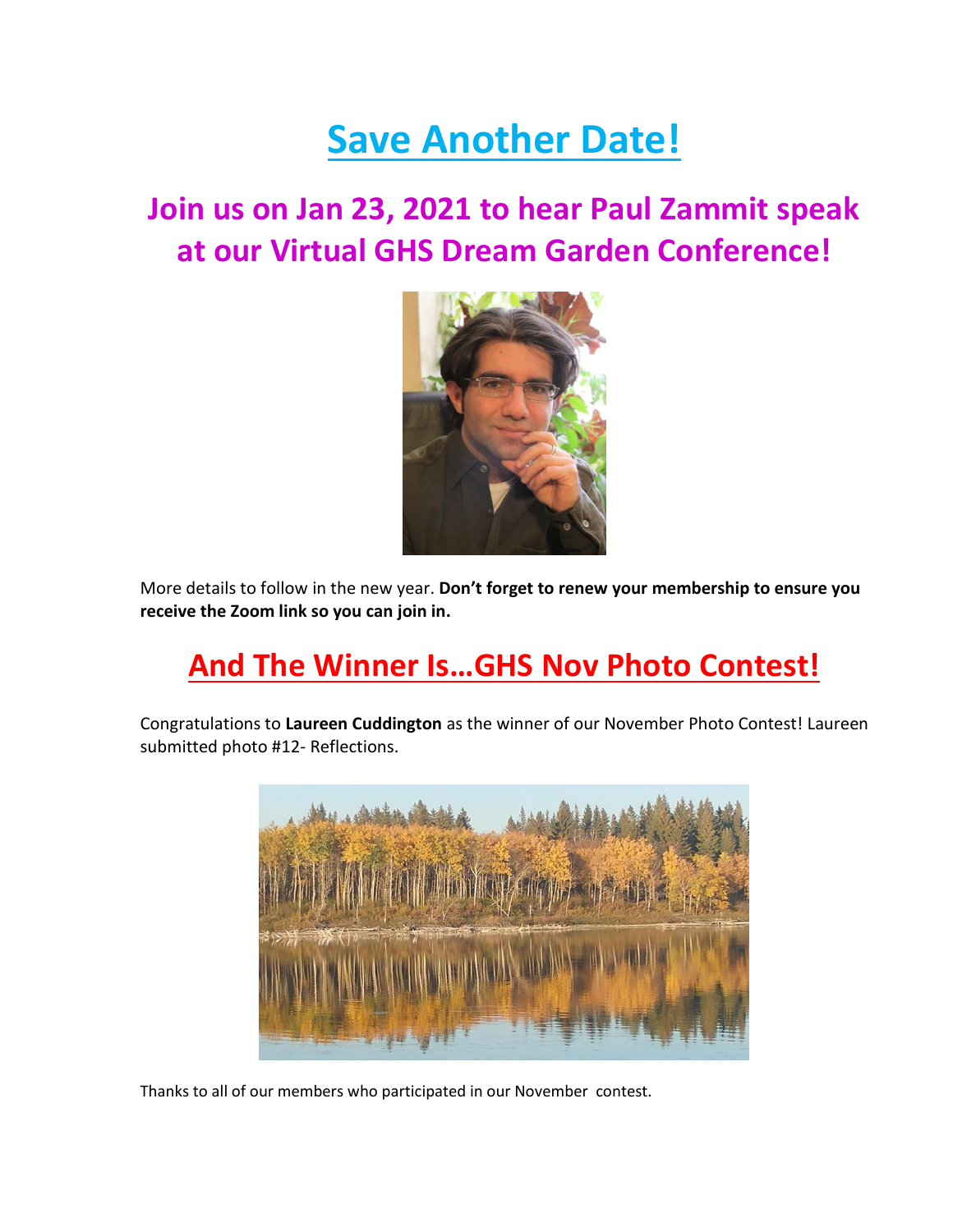**Don't forget to send in your photos for our GHS December Photo Contest.**



As we make preparations for the holidays, many of us like to decorate outside with swags, wreaths and planters. Share your holiday outdoor décor by sending in your photos with **"December Photo Contest – Holiday Décor"** in the subject line to [lynne@galthort.com](mailto:lynne@galthort.com) **by December 17th @ 6pm.** 

The list of photos will be sent out and voting will take place between Dec 18<sup>th</sup> – 24th. **The winner will be announced at our December 27th Virtual Christmas Bingo Party.** 

At our November General Meeting, Michelle Goff demonstrated how to make 2 styles of planters and a door swag. Her arrangements were stunning and 3 lucky members won these holiday arrangements! **Congratulations to Nancy Smith & Maria Gillespie, both winners of a planter and to Donna Campbell, winner of the door swag!**

## **City of Cambridge Celebrates Winterfest**

### **December 1, 2021 - January 2, 2022**

**The Galt Horticultural Society is participating in the Winter Illumination. Come and check out Ferguson Cottage!**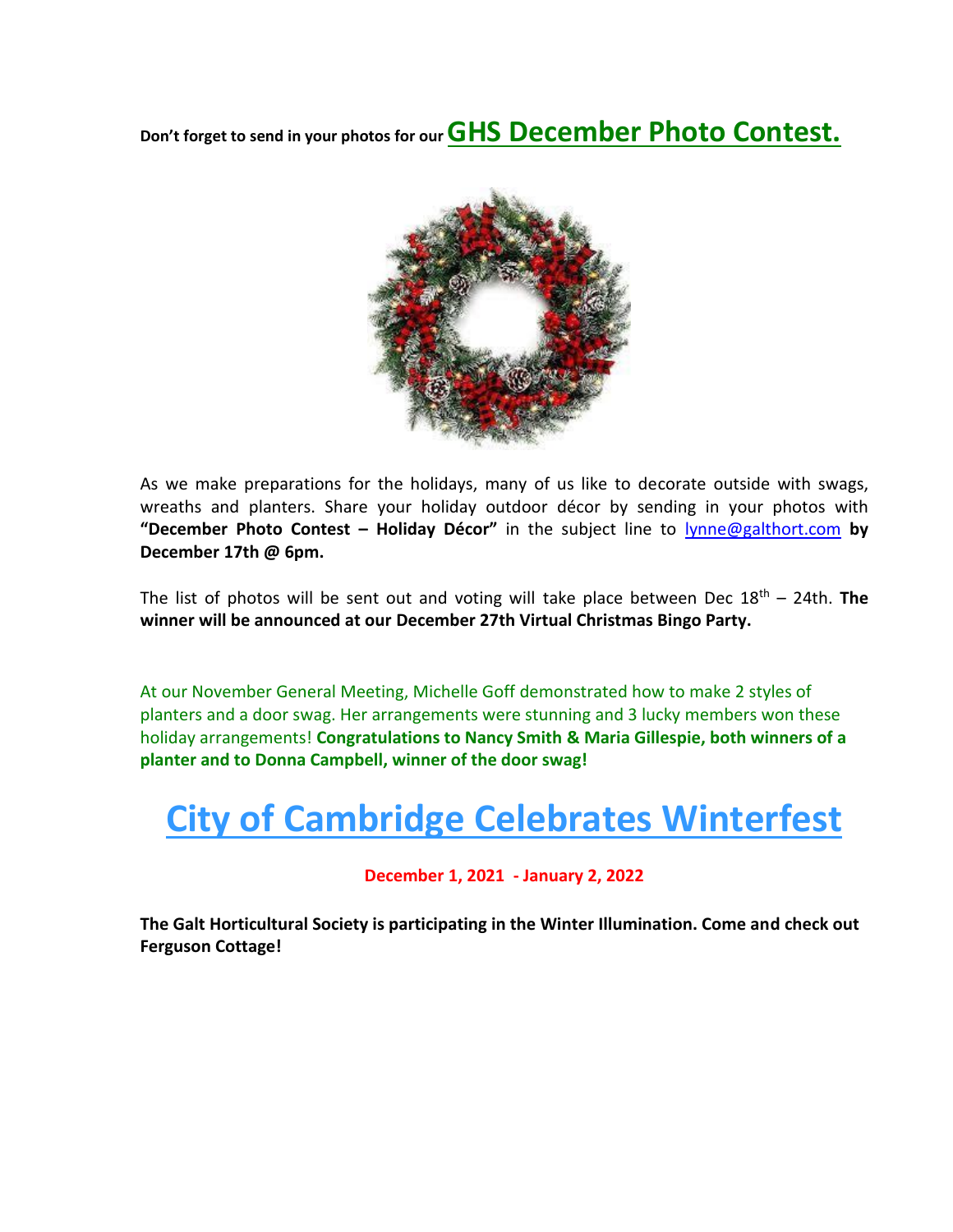

For more details, a listing of lights displays and an interactive map visit: [www.cambridgecelebrates.ca.](http://www.cambridgecelebrates.ca/)

Thank you to all of the volunteers who helped create and put up all of these festive decorations! Great job!

# **GHS Membership Talent Showcase**

So many of our members have many different talents. **The GHS would like to showcase our membership talents!** These include anything from sewing, needlework, painting, woodworking, knitting, pottery, photographing, quilting, crocheting, flowering pressing, crafting, baking, canning/preserves, art, sculpting…and so many more talents. Send in your photos to **Lynne** at **[gardencambridgeghs@rogers.com](mailto:gardencambridgeghs@rogers.com)** with a bit of a blurb about what you love to do! We will include your submissions into our monthly newsletters.

# **For Your Interest…**

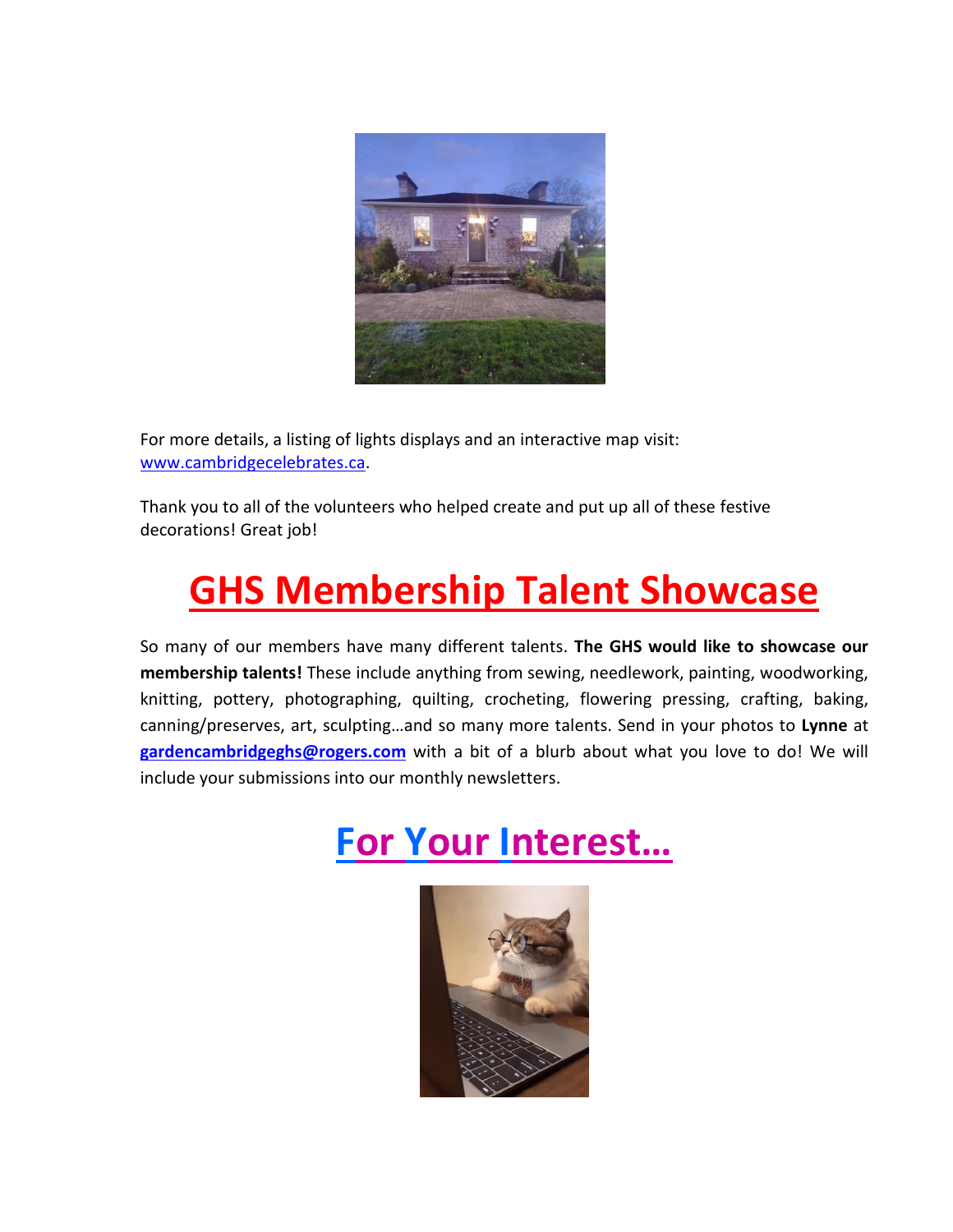**Here are some links to interesting articles, webinars and activities…**

# **Caring For Poinsettias**

By Judith Adam – GardenMaking-December in the garden



Poinsettia (Photo by Brendan Adam-Zwelling)

There was a time when holiday poinsettias (*Euphorbia pulcherrima*) were always red. But now the beautiful pink, white, plum, cranberry and variegated versions make them all the more irresistible. And what's more, they're so much bigger. With care, poinsettias can stay in good condition indoors over the winter months. Poinsettias like consistent moisture, and quickly wilt when their soil becomes dry. The time to water is when the soil surface feels dry, and the weight of the container is lighter. A large pot with three plants clumped together will be filled with roots and constantly thirsty; it may need a drink every day.

Dropping flowers and foliage is a sign a poinsettia is in distress. The actual flowers are the small yellow berries surrounded with the colourful bracts (petal-like structures). Poinsettias like everything in moderation — flowers and bracts will begin to drop if the plant is in a cold draft or the room lacks humidity or the soil in the pot becomes dry or the light is too low. The best location is near a window with bright indirect light. Turn the plant each day to prevent the foliage from straining for light. Night temperature in the room should be no lower than 15°C.

When light, temperature and soil moisture needs are adequate, poinsettias will keep their colourful display until mid-spring. Colour will begin fading from the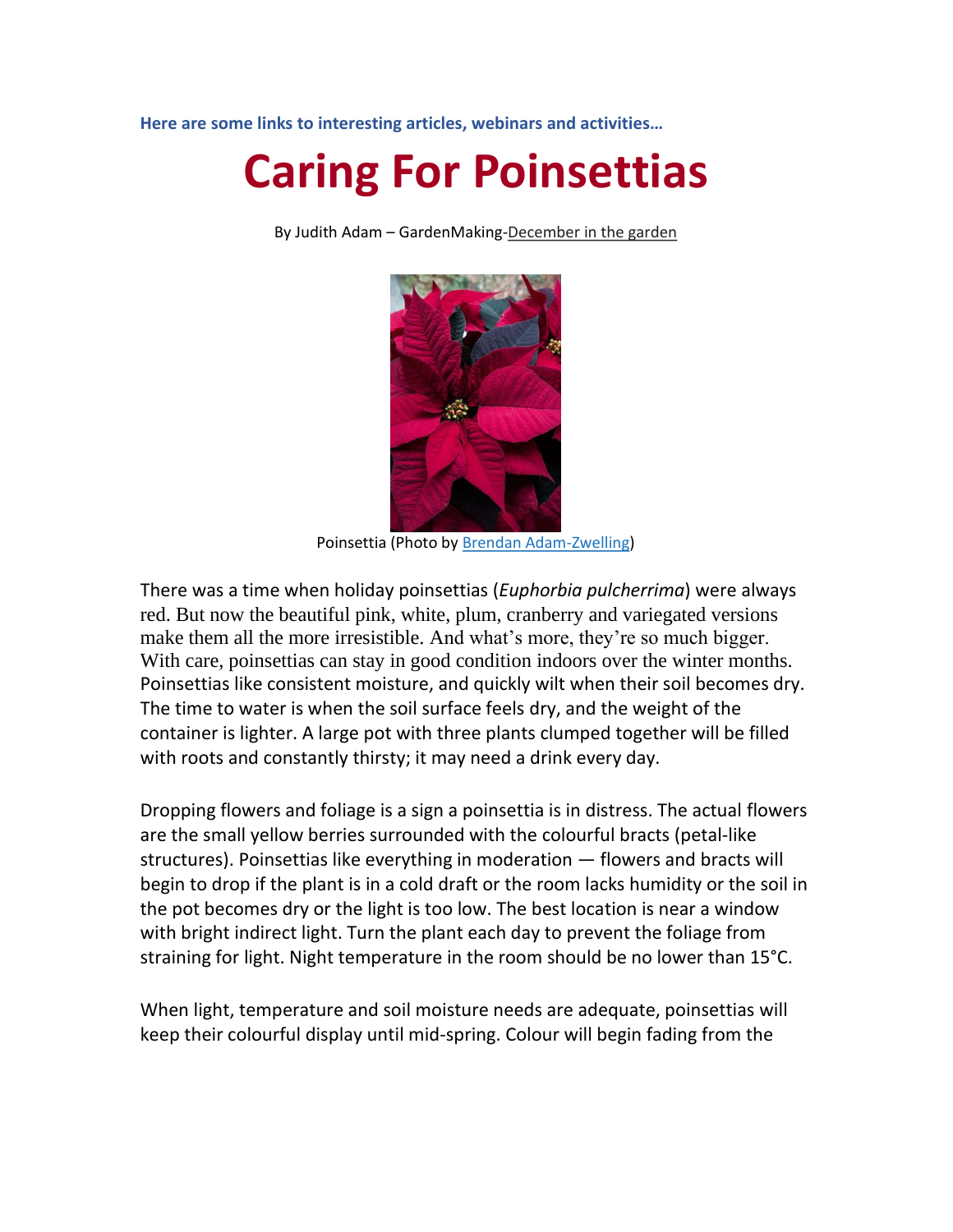The Quinte Botanical Gardens are re-opening in 2022! Not only that but we are also hosting the first ever, outdoor, tented, and safe Garden & Nature Show on June 11th and 12th. 2022.

The gardens are flourishing, there are new and exciting events happening, and safety guidelines are in place. Feedback from our gardening friends and community have encouraged us to make this decision, and we are so looking forward to putting people and plants together again.

We are also introducing a new line of designer hanging baskets starting at Easter. Our annuals are grown from seed that we do ourselves (John's passion!) and contain no chemicals.

All are welcome throughout the season.

Thank you and wishing you the best gardening year ever in 2022.

Deanna and John

Quinte BotanicalGardens

#### **Canada's Newest Botanical Garden**

664 Glen Ross Road

Frankford, Ontario

613-398-0402

[www.qbgardens.ca](http://www.qbgardens.ca/)

[www.facebook.com/quintebotanicalgardens/](http://www.facebook.com/quintebotanicalgardens/)



Hello Galt Horticultural Society Members,

We are a native plant nursery located an hour north of Toronto in the beautiful hills of Mulmur, Ontario. We sell a wide variety of trees, shrubs and perennials which grow naturally in Ontario. Our plants are grown without neonics and are perfect for supporting pollinators and birds.

We love hort societies, hence the reason we are reaching out! For 2022 we'd like to provide your club with a 10% discount off all our perennials. The code can be entered while placing an order at our online store.

Please check out our online store **[HERE](https://notsohollowfarm.ca/store/)** (please note quantities will be updated in the spring of 2022)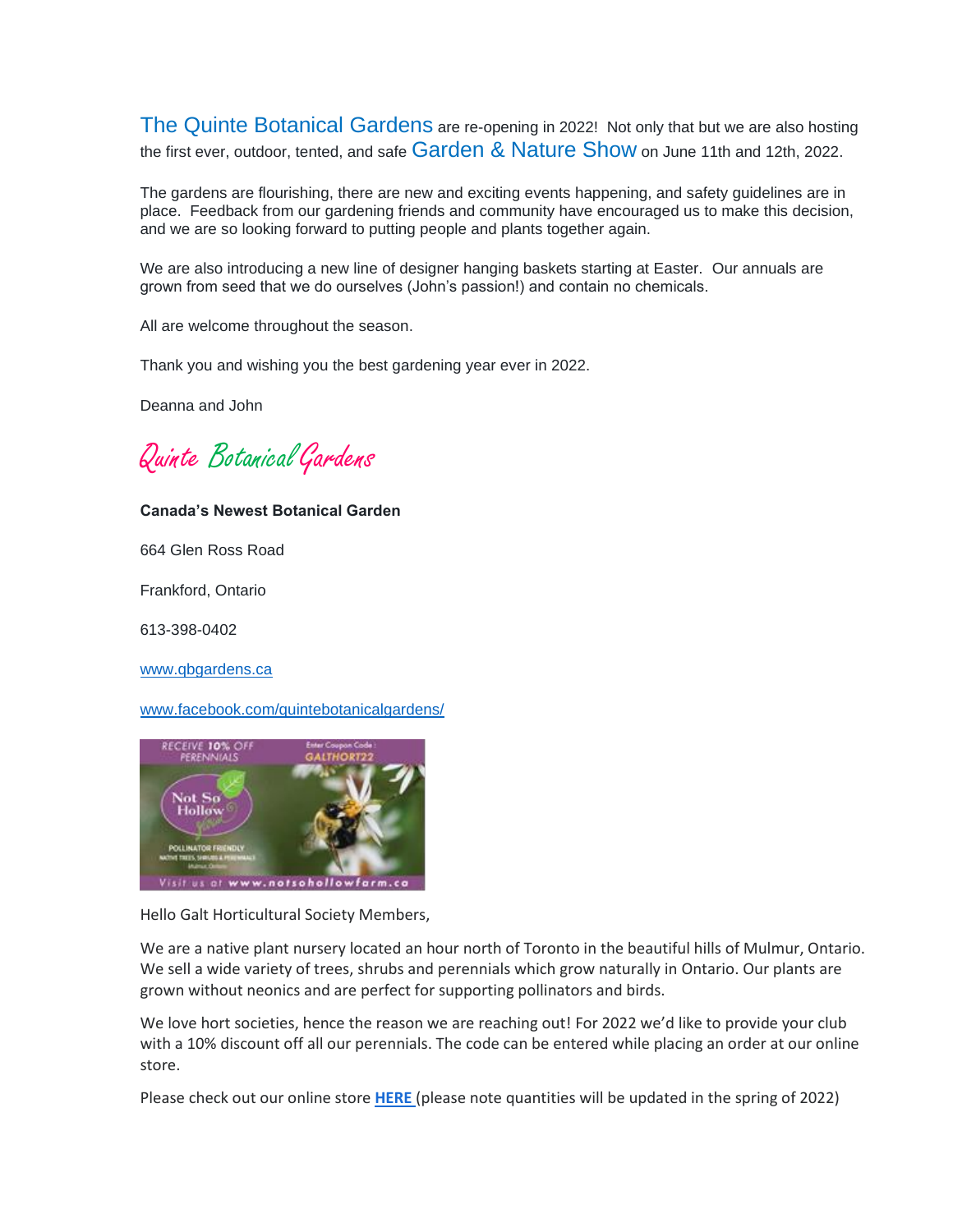I have attached a 2.25" x 4.25" card that we permit your society to use for spreading the word about our discount for Galt members. Feel free to print it out and post on social media.

Please let me know if you have questions or comments. I'd love to hear from you.

Best,

Kyle Regeling BLA *Not So Hollow Farm*

<https://notsohollowfarm.ca/>



## **Brantford Master Gardeners Tips From The Watering Can**

Join our Brantford Master Gardeners. We are experienced gardeners who started out as Master Gardeners in Training and had the opportunity to study horticulture through Guelph University courses and once we received our MG status continued to upgrade our skills through technical training. Our ongoing mandate is to provide horticultural advice to the general public through garden tours, community events, on-line and talks. We would love to have you join our group. Contact Nancy Lee – Colibaba.

### **Amaryllis**

Along with the red Poinsettia and Christmas cactus, the Amaryllis or *Hippeastrum* is another favourite holiday flower that blooms with large, red, trumpet-shaped flowers atop a 2' stem. The leaves are wide and can 1' in length.



Amaryllis – *Red Lion*

Amaryllis are a tropical/sub-tropical plant native to the Americas, mostly in Brazil. Most of today's varieties are bred in the Netherlands, South Africa, South America, U.S.A., Japan and Israel. There are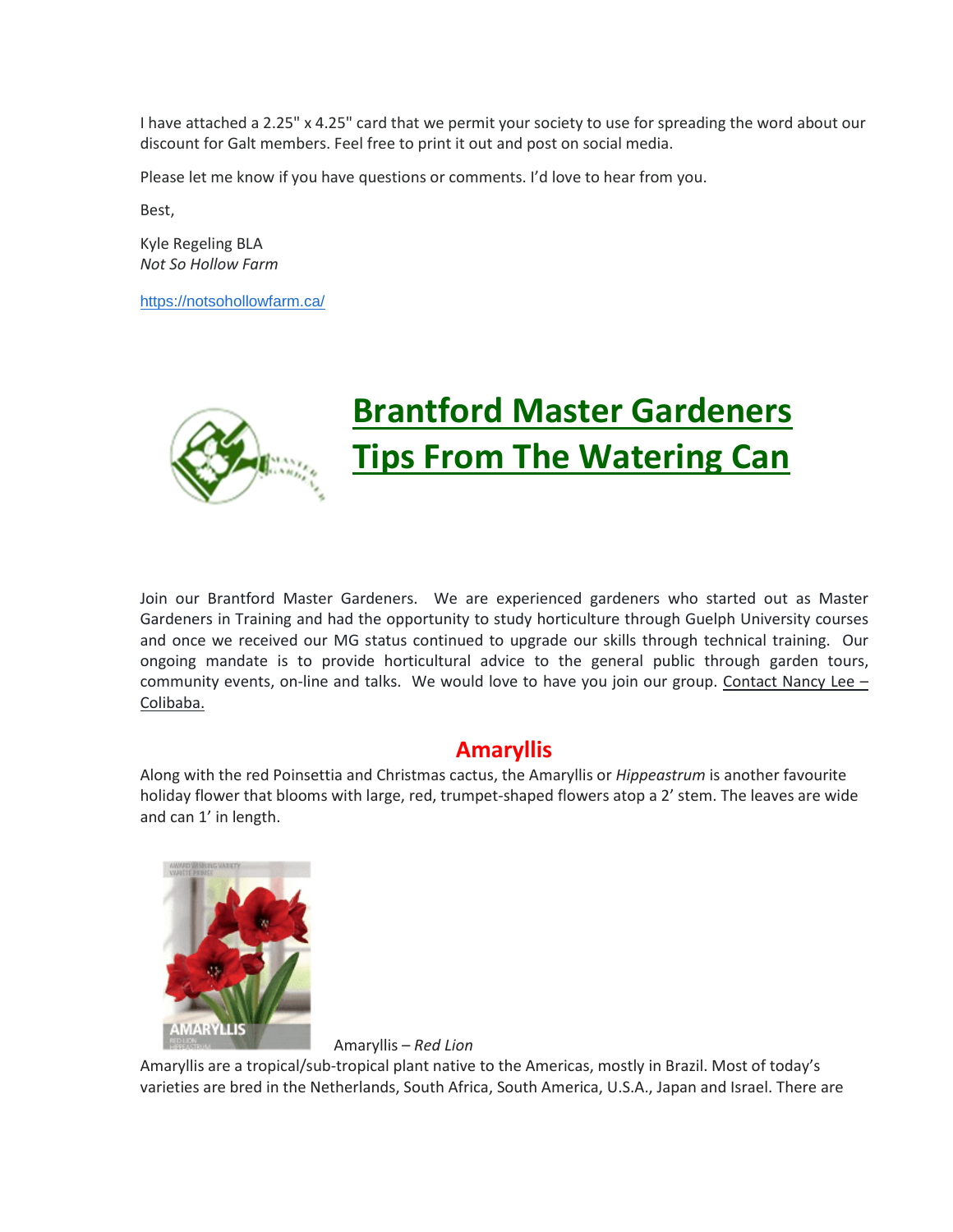hundreds of varieties to choose from. There are only a few sold commercially and they have names such as: A*pple Blossom*, *Picotee and Red Lion.* 

Growing an Amaryllis is quite easy. Most garden centers sell packages which includes the bulb, potting medium, a container and planting instructions. You can also purchase bulbs separately.

How To Grow An Amaryllis:

- 1. Get a pot 7"- 8" in diameter, as these bulbs are quite large. Clay or ceramic pots will add weight and balance for this tall plant and are a better choice.
- 2. Common potting soil is suitable for use.
- 3. Plant with the top 1/3 of the bulb exposed.
- 4. Water well at planting then let the soil dry out between watering. Once a stem starts to appear, water regularly.
- 5. Amaryllis like to grow by a window with bright, indirect light sunlight and at room temperature.
- 6. To prevent the plant from leaning too much, rotate the pot regularly.



*Picotee*

Bulbs can be saved and grown from year to year. Once the flowers have faded, cut the flower stalk to about an inch above the bulb. Continue to water the bulb and the leaves will continue to grow throughout the summer. Once the leaves start to decline and turn yellow, cut back the water and allow the foliage to die back. Watering can be stopped at this point to allow the bulb to go dormant. Place the bulb in a cool, dark and dry place for eight weeks. After this time has passed bring your Amaryllis back to a bright and warm place in your home, water it well, and wait for the cycle to begin again.

# **Membership Has Its Benefits!!**



### **2022 Memberships are now available!**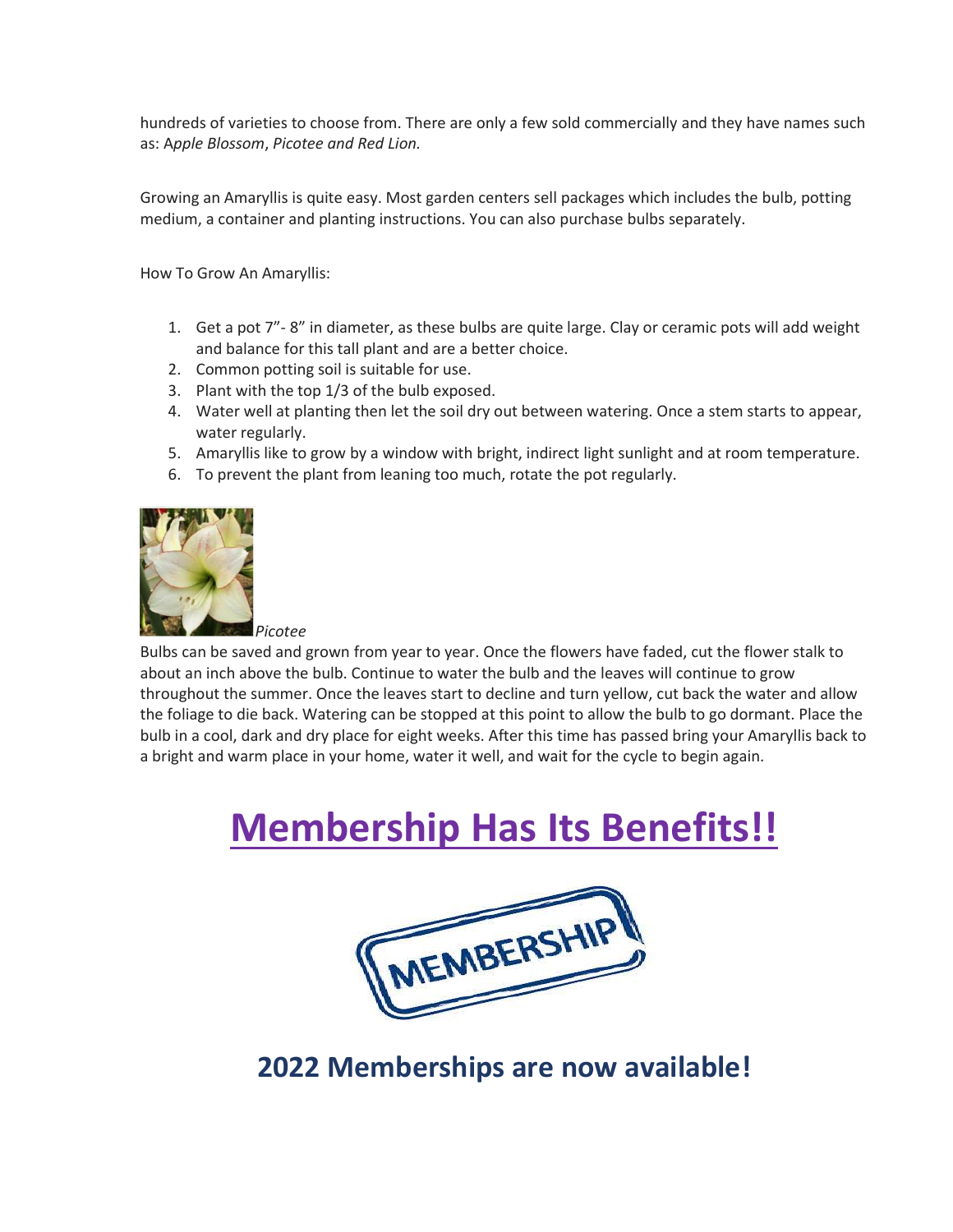The Galt Horticultural Society's membership is continuing to grow!

Encourage fellow gardeners, family and friends to become a part of a historical society.

Membership gives everyone the opportunity to make new friends, learn about horticulture/gardening and remain engaged with other gardeners.

**The cost is only \$15 (single) & \$25 (couple).** 

**Please visit our website a[t www.galthort.com](http://www.galthort.com/) to join and like us on our FB page!**

**Click here to see the current list of retailers offering GHS members a discount on their purchases! <https://galthort.com/aboutmembership/>**

## **GHS Member Recipes**



### **CHOCOLATE CRINKLE COOKIES**

Soft, tender and chewy, chocolate crinkle cookies are a classic Christmas cookie that tastes like a rich fudgy brownie packed with chocolate with a crackly, crinkle crust, and coated in powdered sugar. This super simple cookie recipe is so easy to whip up, making it the perfect cookie to bake, even for the most novice of bakers.

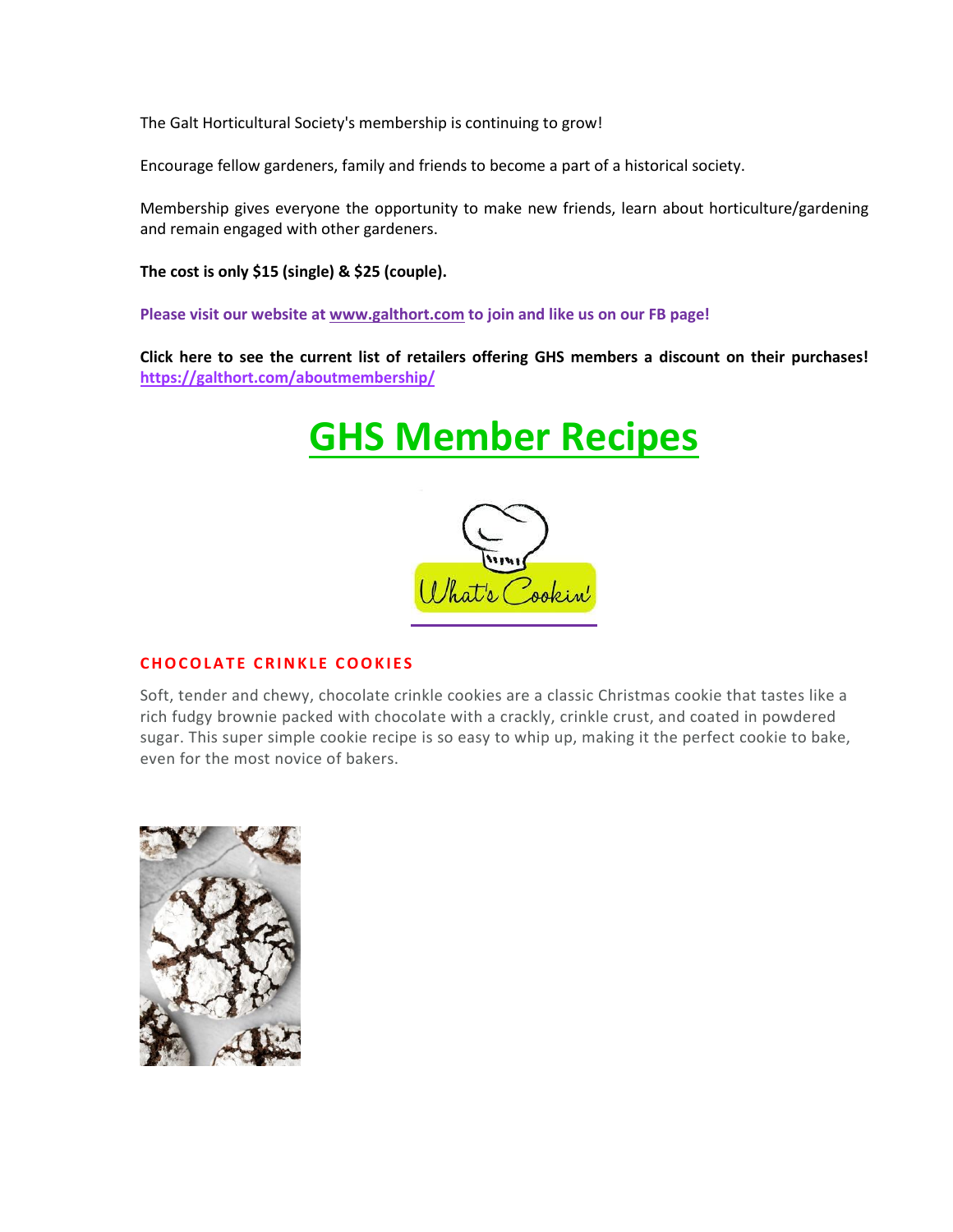#### IN GREDIENTS IN CHOCOLATE CRINKLE COOKIES

- **all-purpose flour**
- **cocoa powder** use unsweetened cocoa powder.
- **baking powder**
- **salt**
- **vegetable oil** other substitutes include olive oil or coconut oil.
- **granulated sugar**
- **brown sugar**
- **pure vanilla extract**
- **eggs**
- **confectioners' sugar** for the beautiful snow-like coating.

#### HOW TO MAKE THE BEST FUDGY CHOCOLATE CRINKLE COOKIES

- 1. **Combine dry ingredients**: In a small bowl, whisk together flour, cocoa powder, baking powder, and salt. Set aside
- 2. **Combine wet ingredients**: In a medium bowl, use a [hand mixer](https://amzn.to/2OQhEGj) to beat together oil and sugars on medium-low speed until combined. Add vanilla and eggs, one at a time, and beat until combined.
- 3. **Add dry ingredients to wet ingredients**: Gradually add the dry ingredients into the wet ingredients, and beat on low speed until just combined, scraping down the sides. Note that the dough is will be very sticky.
- 4. **Chill**: Cover the bowl tightly with plastic wrap and chill in the refrigerator for at least 2 hours, up to overnight. If chilling the dough overnight, place the cookie dough on the counter for 10-20 minutes before rolling into balls. This will allow it to warm up slightly, otherwise the cookies will be thicker and will not spread as much.
- 5. Shape and coat the cookies: Remove cookie dough from the refrigerator. Use a [cookie scoop](https://amzn.to/2CZ8sg7) to scoop out 1 tablespoon of cookie dough and roll into a ball. Roll the cookie ball into a shallow plate of confectioners' sugar and coat it completely. Place the cookie balls 2 inches apart on a [parchment paper](https://amzn.to/2VO6q9o) or [silicone mat](https://amzn.to/38sUQpb) lined [half sheet](https://amzn.to/31KNXht)  [baking pan.](https://amzn.to/31KNXht) Repeat until you have used up all the cookie dough. You may have to bake these in 2 batches.

6. **Bake**: Bake in a 350 F preheated oven for 10-12 minutes, until just set. They will be soft to the touch and will appear slightly underbaked, but they will firm up as they cool. Give the baking sheet a few gentle taps on the kitchen counter. Allow the cookies to cool in the baking sheet for 5 minutes, then transfer to a [wire cooling](https://amzn.to/3eSU5HC)  [rack](https://amzn.to/3eSU5HC) to cool completely.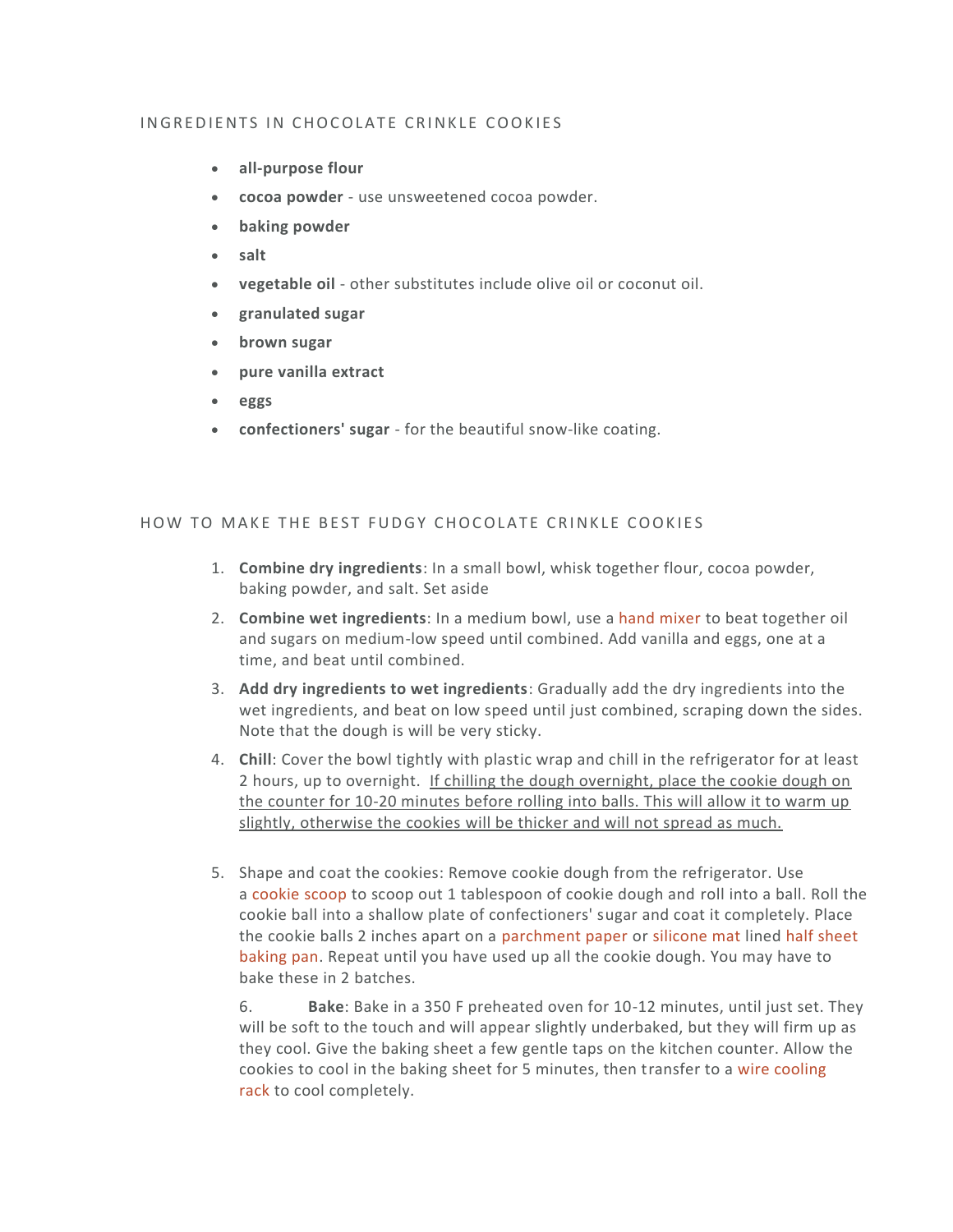- **You have to chill the dough**. Do not skip this step. Chilling the dough firms up the dough and makes it so much easy to handle. You will not be able to roll them into balls without chilling them first for at least 2 hours, up to overnight. **If chilling the dough overnight, place the cookie dough on the counter for 10-20 minutes before rolling into balls. This will allow it to warm up slightly, otherwise the cookies will be thicker and will not spread as much.**
- **Make a double batch**. You can easily double the recipe to make a larger batch of cookies. Refrigerate the dough or uncoated cookie balls at any point that you are waiting for the oven to be ready.

#### **Bûche de Noël (Yule Log Cake)**

The Bûche de Noël cake is a French Christmas tradition that dates back to the 19th century. The cake represents the yule log that families would burn starting on Christmas Eve. The burning of the yule log symbolized the new year to come and would bring good luck to the family. While no one is positive on exactly how the yule log turned into a cake, everyone can agree it's a delicious tradition we never want to end.



Don't get intimidated by this rolled cake, but do take your time! It will feel so wrong to roll a warm cake up into a towel, but it is easier than you'd imagine. One tip is to ensure you don't over bake your cake. An over baked cake will be dry and crack as it rolls. Because it's a thin cake it bakes quickly so keep an eye on it! Another tip is to roll your cake while it is still warm. Let cool just for a few minutes and then invert it onto the kitchen towel. Warm cakes are more pliable and less likely to crack. The towel will protect your hands while rolling! During this first roll you can roll the towel into the cake and this will help you get a tighter roll. During the second roll, when the frosting is on the cake, you obviously shouldn't!

If you want your cranberries to sparkle - dissolve equal parts sugar and water in a saucepan over medium heat. Let cool, then mix in cranberries. Let cranberries cool on a baking sheet, then stir in more sugar until coated.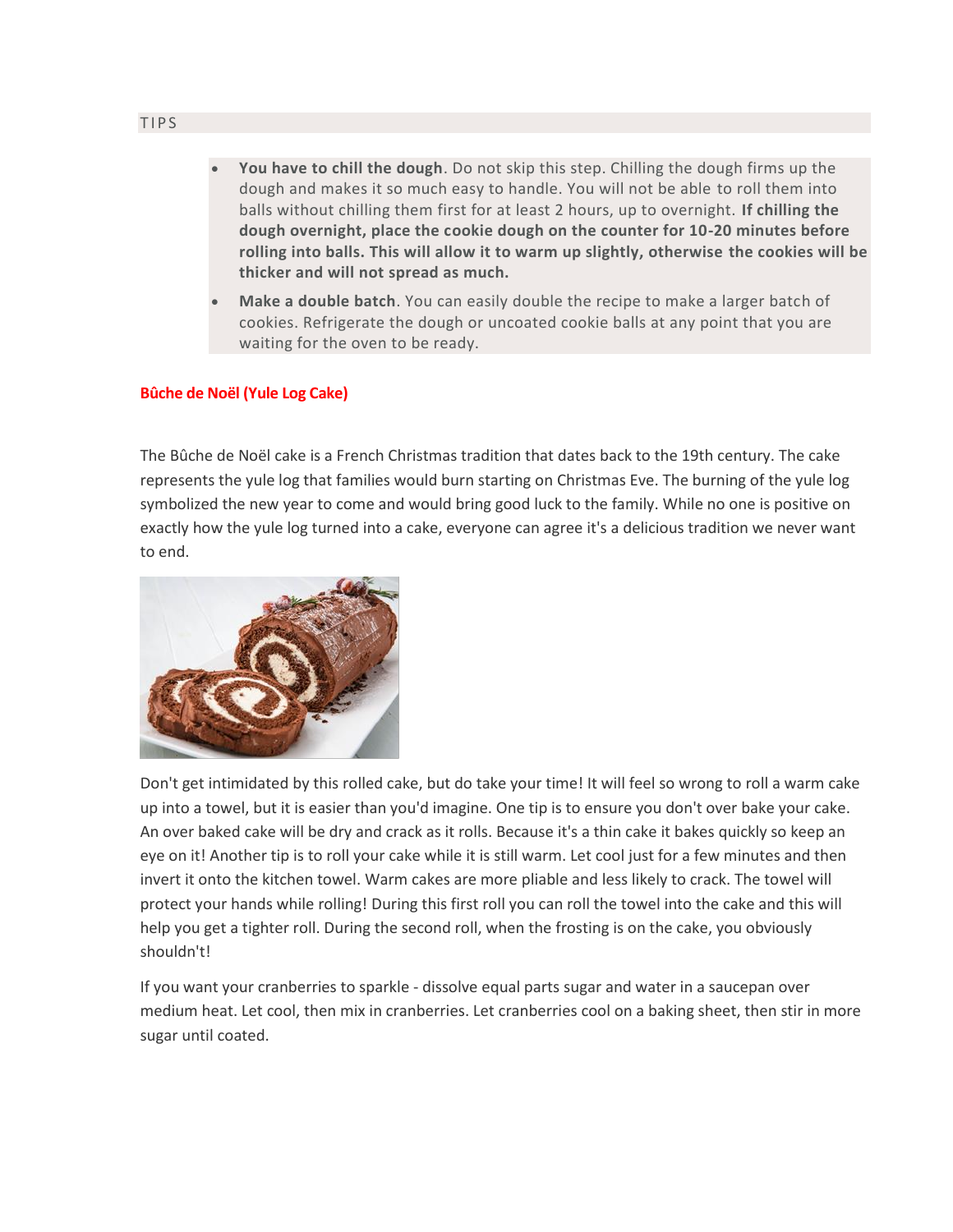**INGREDIENTS FOR THE CAKE** Cooking spray 6 large eggs, separated  $1/2$  c. all-purpose flour  $1/4$  c. unsweetened cocoa powder  $3/4c$ . granulated sugar, divided 1/4 tsp. kosher salt Powdered sugar, for sprinkling **FOR THE FILLING**  $11/4c$ . heavy cream  $1/4c$ . powdered sugar 2 tsp. gelatin (optional) 1 tsp. pure vanilla extract Pinch kosher salt **FOR THE FROSTING AND DECORATING**  $1/2$  c. (1 stick) butter, softened  $11/2c$ . powdered sugar, plus more for garnish 5 tbsp. cocoa powder 1 tsp. pure vanilla extract 3 tbsp. heavy cream Pinch kosher salt Chocolate curls, for garnish Cranberries, for garnish Small rosemary sprigs, for garnish

#### **DIRECTIONS**

- 1. Preheat oven to 350°. Line a jelly roll pan with parchment paper and grease with cooking spray. In a medium bowl mix together flour, cocoa powder, and salt.
- 2. In a large bowl beat egg yolks until thick. Slowly add ½ cup sugar and beat until pale then beat in flour mixture.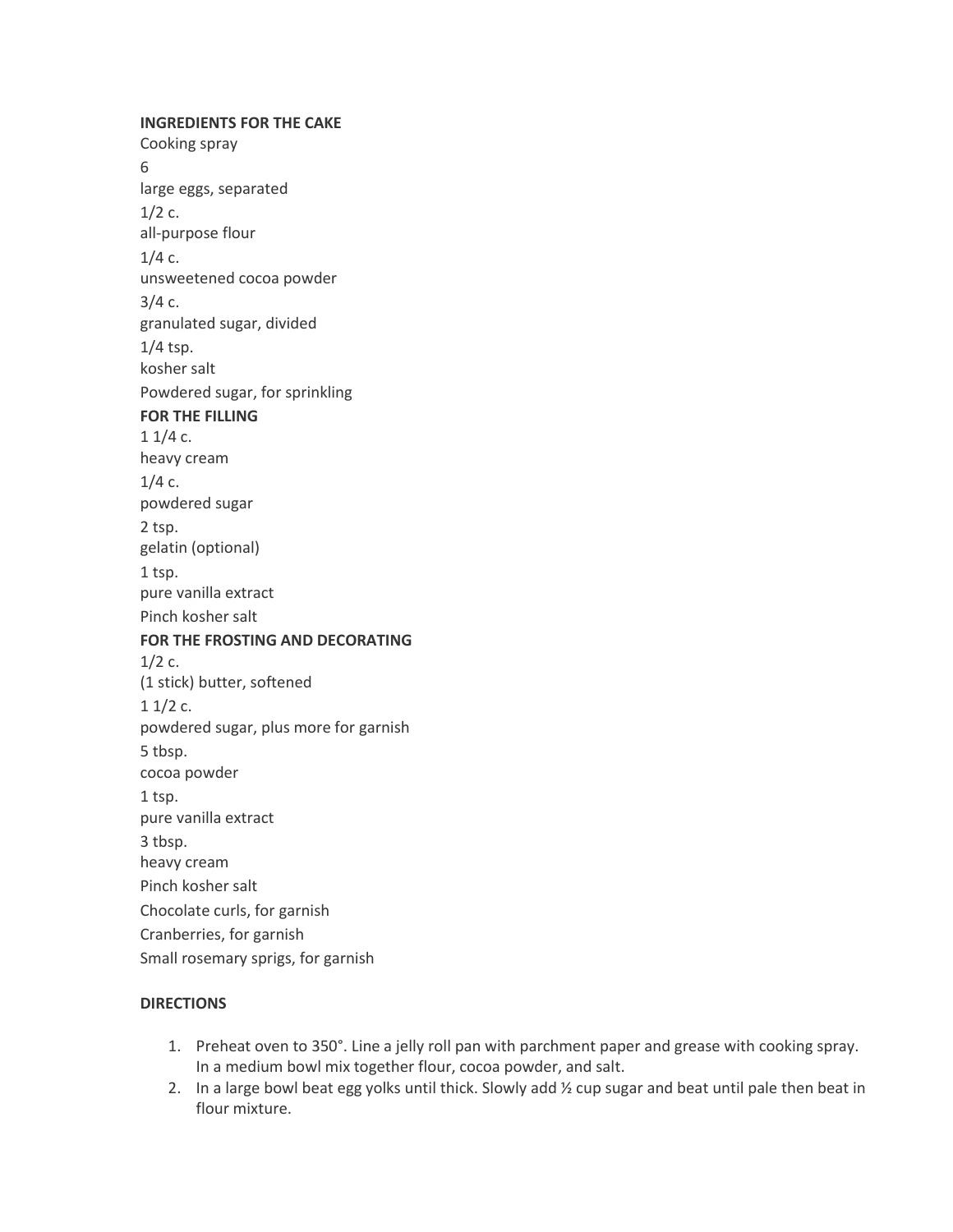- 3. In another large bowl beat egg whites until soft peaks form. Add remaining  $\frac{1}{2}$  cup sugar a little at a time and continue to beat until stiff peaks form. Gently fold egg whites into batter in two batches.
- 4. Pour batter into prepared pan and spread into an even layer. Bake until top springs back when lightly pressed, 12 minutes.
- 5. Dust a clean kitchen towel with powdered sugar and invert warm cake onto towel. Peel off parchment paper.
- 6. Starting at the short end, use the towel to tightly roll cake into a log. Let cool completely.
- 7. Make filling: if using gelatin, place 2 tablespoons cold water in a shallow microwave-safe bowl and sprinkle gelatin in an even layer on top. Let bloom for 5 to 10 minutes, then microwave for 10 seconds until gelatin is runny—do not overheat!
- 8. In a large bowl, beat together heavy cream, powdered sugar, pure vanilla extract, and a pinch of salt, until medium peaks form. If using gelatin, strain and stream into whipped cream at this point while continuing to beat the cream. Refrigerate until ready to use.
- 9. When cake is cool, unroll and spread filling evenly over cake. Roll cake back into a log, using the towel to help create a tight roll. Place seam side down on a baking sheet and refrigerate until well chilled, 1 hour.
- 10. Make frosting: In a large bowl beat butter until smooth. Add powdered sugar and cocoa powder and beat until no lumps remain then beat in vanilla, heavy cream, and salt.
- 11. When ready to serve, trim ends and frost cake with chocolate buttercream. Dust lightly with powdered sugar and top with chocolate curls. Place cranberries and rosemary on log to create mistletoe.